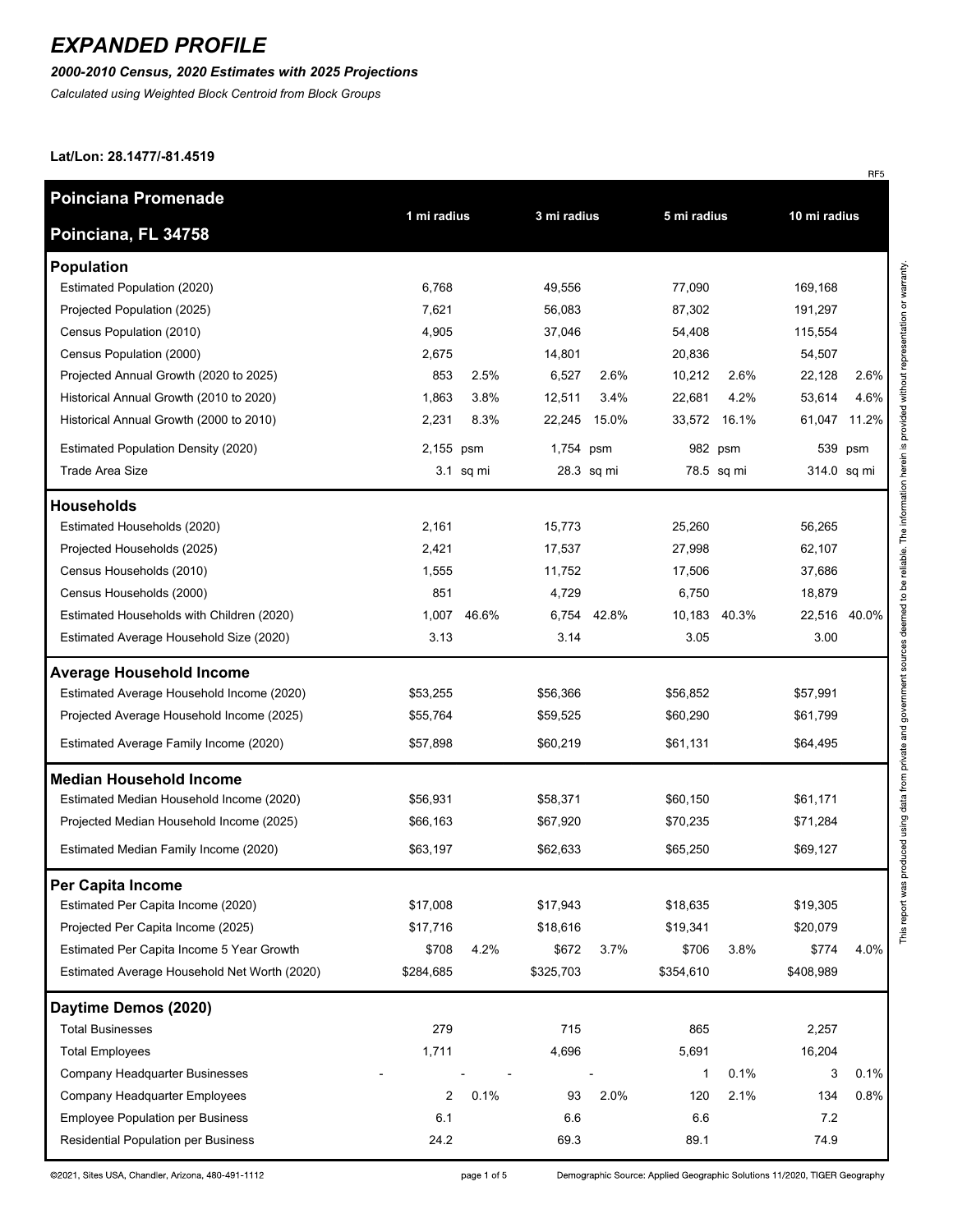### *2000-2010 Census, 2020 Estimates with 2025 Projections*

*Calculated using Weighted Block Centroid from Block Groups*

#### **Lat/Lon: 28.1477/-81.4519**

| <b>Poinciana Promenade</b>                      | 1 mi radius |             | 3 mi radius  |             | 5 mi radius |              |               | 10 mi radius |  |
|-------------------------------------------------|-------------|-------------|--------------|-------------|-------------|--------------|---------------|--------------|--|
| Poinciana, FL 34758                             |             |             |              |             |             |              |               |              |  |
| <b>Race &amp; Ethnicity</b>                     |             |             |              |             |             |              |               |              |  |
| White (2020)                                    | 3,455       | 51.0%       | 27,810       | 56.1%       | 44,905      | 58.2%        | 105,707       | 62.5%        |  |
| Black or African American (2020)                | 1,767       | 26.1%       | 11,146       | 22.5%       | 16,274      | 21.1%        | 28,812        | 17.0%        |  |
| American Indian or Alaska Native (2020)         | 31          | 0.5%        | 362          | 0.7%        | 543         | 0.7%         | 1,003         | 0.6%         |  |
| Asian (2020)                                    | 101         | 1.5%        | 1,049        | 2.1%        | 1,789       | 2.3%         | 4,329         | 2.6%         |  |
| Hawaiian or Pacific Islander (2020)             | 17          | 0.3%        | 103          | 0.2%        | 137         | 0.2%         | 227           | 0.1%         |  |
| Other Race (2020)                               | 1,032       | 15.3%       | 6,502        | 13.1%       | 9,526       | 12.4%        | 21,138        | 12.5%        |  |
| Two or More Races (2020)                        | 365         | 5.4%        | 2,585        | 5.2%        | 3,917       | 5.1%         | 7,952         | 4.7%         |  |
| Not Hispanic or Latino Population (2020)        | 2,446       | 36.1%       | 19,809       | 40.0%       | 32,660      | 42.4%        | 79,857        | 47.2%        |  |
| Hispanic or Latino Population (2020)            | 4,322       | 63.9%       | 29,748       | 60.0%       | 44,430      | 57.6%        | 89,311        | 52.8%        |  |
| Not Hispanic or Latino Population (2025)        | 2,791       | 36.6%       | 22,572 40.2% |             |             | 37,123 42.5% | 90,103 47.1%  |              |  |
| Hispanic or Latino Population (2025)            | 4,831       | 63.4%       | 33,511       | 59.8%       |             | 50,178 57.5% | 101,194 52.9% |              |  |
| Not Hispanic or Latino Population (2010)        | 2,321       | 47.3%       | 17,769       | 48.0%       |             | 26,873 49.4% | 63,052 54.6%  |              |  |
| Hispanic or Latino Population (2010)            | 2,584       | 52.7%       | 19,277       | 52.0%       | 27,536      | 50.6%        | 52,502 45.4%  |              |  |
| Not Hispanic or Latino Population (2000)        | 1,669       | 62.4%       |              | 9,282 62.7% | 13,458      | 64.6%        | 39,213 71.9%  |              |  |
| Hispanic or Latino Population (2000)            | 1,006       | 37.6%       | 5,520        | 37.3%       | 7,378       | 35.4%        | 15,294        | 28.1%        |  |
| Projected Hispanic Annual Growth (2020 to 2025) | 509         | 2.4%        | 3,763        | 2.5%        | 5,749       | 2.6%         | 11,883        | 2.7%         |  |
| Historic Hispanic Annual Growth (2000 to 2020)  |             | 3,316 16.5% | 24,228 21.9% |             |             | 37,052 25.1% | 74,017 24.2%  |              |  |
| Age Distribution (2020)                         |             |             |              |             |             |              |               |              |  |
| Age Under 5                                     | 406         | 6.0%        | 2,828        | 5.7%        | 4,255       | 5.5%         | 9,872         | 5.8%         |  |
| Age 5 to 9 Years                                | 452         | 6.7%        | 3,385        | 6.8%        | 5,059       | 6.6%         | 11,212        | 6.6%         |  |
| Age 10 to 14 Years                              | 508         | 7.5%        | 3,780        | 7.6%        | 5,717       | 7.4%         | 12,450        | 7.4%         |  |
| Age 15 to 19 Years                              | 537         | 7.9%        | 3,686        | 7.4%        | 5,543       | 7.2%         | 11,900        | 7.0%         |  |
| Age 20 to 24 Years                              | 444         | 6.6%        | 2,854        | 5.8%        | 4,281       | 5.6%         | 9,867         | 5.8%         |  |
| Age 25 to 29 Years                              | 413         | 6.1%        | 2,780        | 5.6%        | 4,261       | 5.5%         | 10,413        | 6.2%         |  |
| Age 30 to 34 Years                              | 409         | 6.0%        | 3,120        | 6.3%        | 4,751       | 6.2%         | 11,348        | 6.7%         |  |
| Age 35 to 39 Years                              | 452         | 6.7%        | 3,513        | 7.1%        | 5,333       | 6.9%         | 11,946        | 7.1%         |  |
| Age 40 to 44 Years                              | 502         | 7.4%        | 3,582        | 7.2%        | 5,413       | 7.0%         | 11,871        | 7.0%         |  |
| Age 45 to 49 Years                              | 446         | 6.6%        | 3,178        | 6.4%        | 4,860       | 6.3%         | 10,981        | 6.5%         |  |
| Age 50 to 54 Years                              | 410         | 6.1%        | 2,889        | 5.8%        | 4,479       | 5.8%         | 10,211        | 6.0%         |  |
| Age 55 to 59 Years                              | 370         | 5.5%        | 2,881        | 5.8%        | 4,582       | 5.9%         | 9,941         | 5.9%         |  |
| Age 60 to 64 Years                              | 359         | 5.3%        | 2,892        | 5.8%        | 4,837       | 6.3%         | 9,640         | 5.7%         |  |
| Age 65 to 74 Years                              | 671         | 9.9%        | 5,198        | 10.5%       | 8,771       | 11.4%        | 16,697        | 9.9%         |  |
| Age 75 to 84 Years                              | 304         | 4.5%        | 2,270        | 4.6%        | 3,781       | 4.9%         | 8,092         | 4.8%         |  |
| Age 85 Years or Over                            | 85          | 1.3%        | 719          | 1.4%        | 1,167       | 1.5%         | 2,726         | 1.6%         |  |
| Median Age                                      | 36.7        |             | 38.1         |             | 39.4        |              | 38.0          |              |  |
| <b>Gender Age Distribution (2020)</b>           |             |             |              |             |             |              |               |              |  |
| <b>Female Population</b>                        | 3,459       | 51.1%       | 25,440 51.3% |             |             | 39,612 51.4% | 85,963 50.8%  |              |  |
| Age 0 to 19 Years                               | 915         | 26.5%       |              | 6,601 25.9% |             | 9,968 25.2%  | 21,913 25.5%  |              |  |
| Age 20 to 64 Years                              | 1,974       | 57.1%       | 14,440       | 56.8%       |             | 22,327 56.4% | 49,235 57.3%  |              |  |
| Age 65 Years or Over                            | 570         | 16.5%       | 4,399        | 17.3%       | 7,317       | 18.5%        | 14,815 17.2%  |              |  |
| Female Median Age                               | 38.4        |             | 39.3         |             | 40.5        |              | 39.1          |              |  |
| Male Population                                 | 3,310       | 48.9%       | 24,117       | 48.7%       | 37,478      | 48.6%        | 83,205        | 49.2%        |  |
| Age 0 to 19 Years                               | 988         | 29.9%       | 7,078        | 29.3%       | 10,606      | 28.3%        | 23,522        | 28.3%        |  |
| Age 20 to 64 Years                              | 1,831       | 55.3%       | 13,251       | 54.9%       |             | 20,470 54.6% | 46,983        | 56.5%        |  |
| Age 65 Years or Over                            | 490         | 14.8%       | 3,788        | 15.7%       |             | 6,402 17.1%  | 12,700        | 15.3%        |  |
| Male Median Age                                 | 35.0        |             | 36.7         |             | 38.1        |              | 36.8          |              |  |

page 2 of 5

Demographic Source: Applied Geographic Solutions 11/2020, TIGER Geography

RF5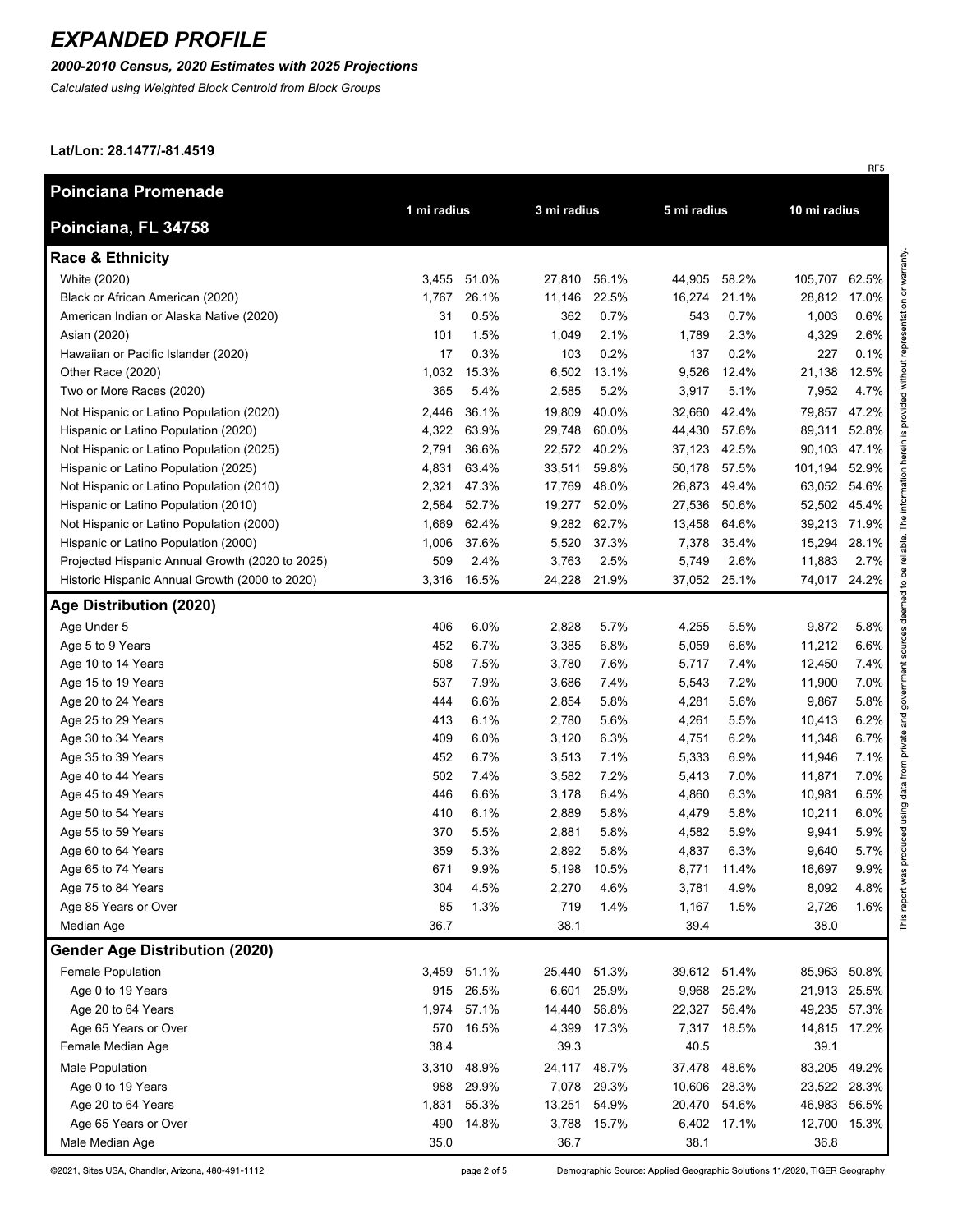### *2000-2010 Census, 2020 Estimates with 2025 Projections*

*Calculated using Weighted Block Centroid from Block Groups*

#### **Lat/Lon: 28.1477/-81.4519**

| <b>Poinciana Promenade</b>                   |             |           |              |             |              |              |         |              |  |  |
|----------------------------------------------|-------------|-----------|--------------|-------------|--------------|--------------|---------|--------------|--|--|
| Poinciana, FL 34758                          | 1 mi radius |           | 3 mi radius  |             |              | 5 mi radius  |         | 10 mi radius |  |  |
| <b>Household Income Distribution (2020)</b>  |             |           |              |             |              |              |         |              |  |  |
| HH Income \$200,000 or More                  | 10          | 0.5%      | 310          | 2.0%        | 620          | 2.5%         | 1,964   | 3.5%         |  |  |
| HH Income \$150,000 to \$199,999             | 53          | 2.4%      | 397          | 2.5%        | 759          | 3.0%         | 2,057   | 3.7%         |  |  |
| HH Income \$100,000 to \$149,999             | 346         | 16.0%     | 2,153        | 13.6%       | 3,535        | 14.0%        | 8,534   | 15.2%        |  |  |
| HH Income \$75,000 to \$99,999               | 335         | 15.5%     | 2,348        | 14.9%       | 3,810        | 15.1%        | 8,247   | 14.7%        |  |  |
| HH Income \$50,000 to \$74,999               | 486         | 22.5%     | 3,915        | 24.8%       | 6,361        | 25.2%        | 13,154  | 23.4%        |  |  |
| HH Income \$35,000 to \$49,999               | 367         | 17.0%     | 2,472        | 15.7%       | 3,761        | 14.9%        | 8,108   | 14.4%        |  |  |
| HH Income \$25,000 to \$34,999               | 147         | 6.8%      | 1,365        | 8.7%        | 2,109        | 8.3%         | 4,816   | 8.6%         |  |  |
| HH Income \$15,000 to \$24,999               | 181         | 8.4%      | 1,050        | 6.7%        | 1,681        | 6.7%         | 4,072   | 7.2%         |  |  |
| HH Income Under \$15,000                     | 237         | 11.0%     | 1,764        | 11.2%       | 2,625        | 10.4%        | 5,313   | 9.4%         |  |  |
| HH Income \$35,000 or More                   | 1,596       | 73.9%     | 11,595 73.5% |             |              | 18,846 74.6% | 42,064  | 74.8%        |  |  |
| HH Income \$75,000 or More                   |             | 744 34.4% |              | 5,207 33.0% |              | 8,725 34.5%  | 20,803  | 37.0%        |  |  |
| Housing (2020)                               |             |           |              |             |              |              |         |              |  |  |
| <b>Total Housing Units</b>                   | 2,569       |           | 18,600       |             | 29,804       |              | 68,376  |              |  |  |
| <b>Housing Units Occupied</b>                | 2,161       | 84.1%     | 15,773 84.8% |             | 25,260 84.8% |              | 56,265  | 82.3%        |  |  |
| Housing Units Owner-Occupied                 | 1,528       | 70.7%     | 12,255 77.7% |             |              | 20,112 79.6% | 44,319  | 78.8%        |  |  |
| Housing Units, Renter-Occupied               | 633         | 29.3%     |              | 3,519 22.3% | 5,149        | 20.4%        | 11,945  | 21.2%        |  |  |
| Housing Units, Vacant                        | 408         | 18.9%     |              | 2,827 17.9% |              | 4,543 18.0%  | 12,111  | 21.5%        |  |  |
| <b>Marital Status (2020)</b>                 |             |           |              |             |              |              |         |              |  |  |
| Never Married                                | 2,481       | 45.9%     | 15,019 38.0% |             | 22,670       | 36.5%        | 50,944  | 37.6%        |  |  |
| <b>Currently Married</b>                     | 1,705       | 31.6%     | 15,687       | 39.7%       | 25,316       | 40.8%        | 53,492  | 39.4%        |  |  |
| Separated                                    | 388         | 7.2%      | 2,667        | 6.7%        | 4,079        | 6.6%         | 8,499   | 6.3%         |  |  |
| Widowed                                      | 234         | 4.3%      | 1,683        | 4.3%        | 2,761        | 4.4%         | 6,572   | 4.8%         |  |  |
| Divorced                                     | 594         | 11.0%     |              | 4,508 11.4% |              | 7,233 11.7%  | 16,127  | 11.9%        |  |  |
| Household Type (2020)                        |             |           |              |             |              |              |         |              |  |  |
| <b>Population Family</b>                     | 6,233       | 92.1%     | 45,458       | 91.7%       | 70,296       | 91.2%        | 151,818 | 89.7%        |  |  |
| <b>Population Non-Family</b>                 | 531         | 7.9%      | 4,084        | 8.2%        | 6,752        | 8.8%         | 16,924  | 10.0%        |  |  |
| <b>Population Group Quarters</b>             | 4           |           | $15 -$       |             | 42 -         |              | 426     | 0.3%         |  |  |
| <b>Family Households</b>                     | 1,738       | 80.4%     | 12,683       | 80.4%       | 20,106       | 79.6%        | 43,524  | 77.4%        |  |  |
| Non-Family Households                        | 423         | 19.6%     | 3,090        | 19.6%       | 5,154        | 20.4%        | 12,741  | 22.6%        |  |  |
| Married Couple with Children                 | 581         | 34.1%     | 4,163        | 26.5%       | 6,379        | 25.2%        | 14,415  | 26.9%        |  |  |
| Average Family Household Size                | 3.6         |           | 3.6          |             | $3.5\,$      |              | 3.5     |              |  |  |
| Household Size (2020)                        |             |           |              |             |              |              |         |              |  |  |
| 1 Person Households                          | 342         | 15.8%     |              | 2,415 15.3% | 4,043        | 16.0%        | 9,775   | 17.4%        |  |  |
| 2 Person Households                          | 611         | 28.3%     |              | 4,645 29.5% | 8,060        | 31.9%        | 17,441  | 31.0%        |  |  |
| 3 Person Households                          | 391         | 18.1%     | 2,781        | 17.6%       | 4,297        | 17.0%        | 9,884   | 17.6%        |  |  |
| 4 Person Households                          | 376         | 17.4%     | 2,800        | 17.7%       | 4,220        | 16.7%        | 9,390   | 16.7%        |  |  |
| 5 Person Households                          | 246         | 11.4%     | 1,729        | 11.0%       | 2,556        | 10.1%        | 5,465   | 9.7%         |  |  |
| 6 or More Person Households                  | 195         | 9.0%      | 1,404        | 8.9%        | 2,086        | 8.3%         | 4,309   | 7.7%         |  |  |
| <b>Household Vehicles (2020)</b>             |             |           |              |             |              |              |         |              |  |  |
| Households with 0 Vehicles Available         | 204         | 9.4%      | 783          | 5.0%        | 985          | 3.9%         | 2,195   | 3.9%         |  |  |
| Households with 1 Vehicles Available         | 620         | 28.7%     | 5,416        | 34.3%       | 9,101        | 36.0%        | 18,954  | 33.7%        |  |  |
| Households with 2 or More Vehicles Available | 1,337       | 61.9%     |              | 9,574 60.7% |              | 15,175 60.1% | 35,116  | 62.4%        |  |  |
| <b>Total Vehicles Available</b>              | 3,799       |           | 28,422       |             | 45,710       |              | 105,476 |              |  |  |
| Average Vehicles Per Household               | 1.8         |           | 1.8          |             | 1.8          |              | 1.9     |              |  |  |

©2021, Sites USA, Chandler, Arizona, 480-491-1112

page 3 of 5

Demographic Source: Applied Geographic Solutions 11/2020, TIGER Geography

RF<sub>5</sub>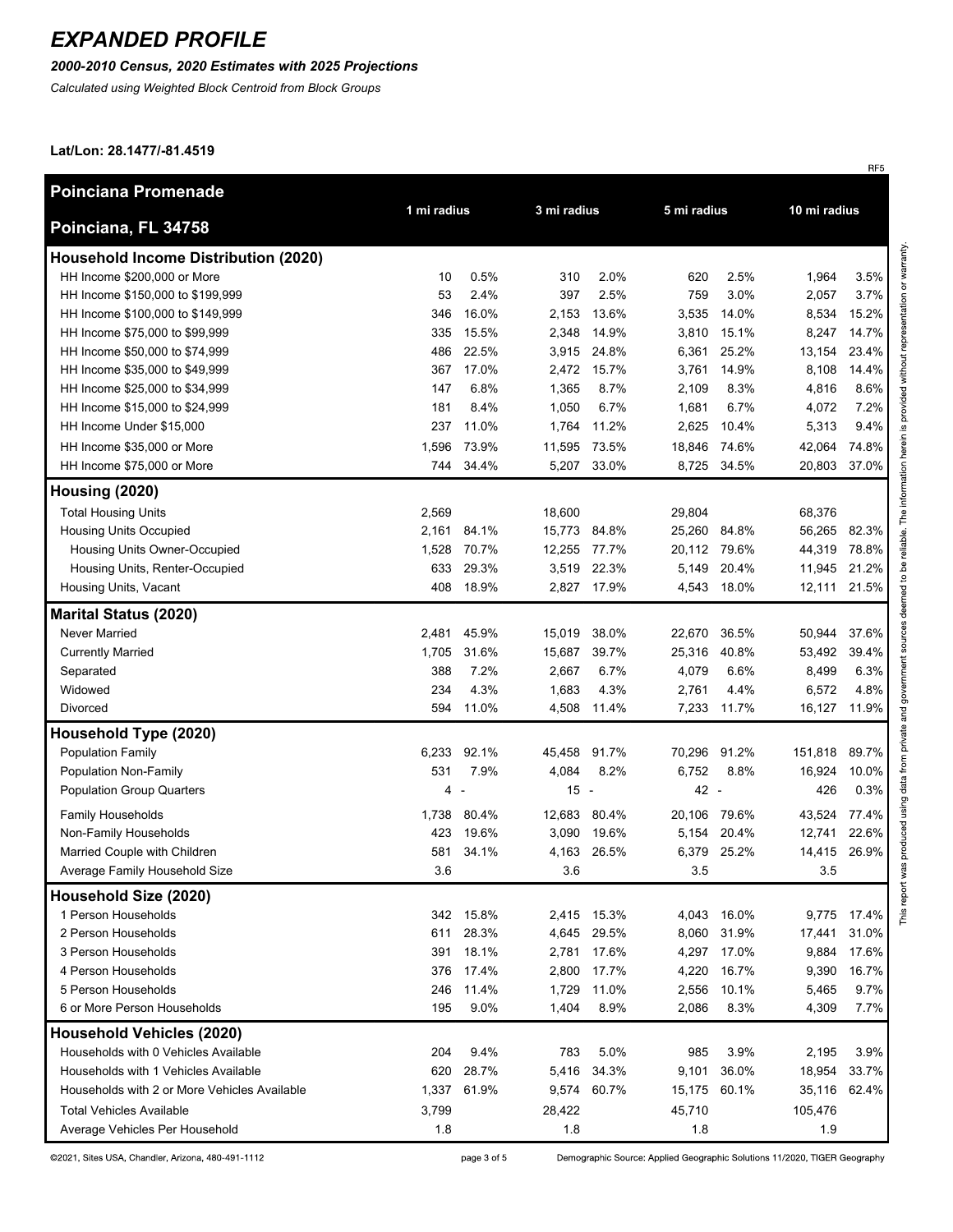### *2000-2010 Census, 2020 Estimates with 2025 Projections*

*Calculated using Weighted Block Centroid from Block Groups*

#### **Lat/Lon: 28.1477/-81.4519**

| 1 mi radius<br>3 mi radius<br>10 mi radius<br>5 mi radius<br>Poinciana, FL 34758<br>Labor Force (2020)<br>Estimated Labor Population Age 16 Years or Over<br>5,288<br>38,810<br>60,941<br>133,227<br><b>Estimated Civilian Employed</b><br>48.5%<br>17,805 45.9%<br>67,850<br>2,567<br>28,016<br>46.0%<br>428<br>8.1%<br><b>Estimated Civilian Unemployed</b><br>2,854<br>7.4%<br>4,345<br>7.1%<br>9,189 | 50.9%<br>6.9%<br>42.1% |
|----------------------------------------------------------------------------------------------------------------------------------------------------------------------------------------------------------------------------------------------------------------------------------------------------------------------------------------------------------------------------------------------------------|------------------------|
|                                                                                                                                                                                                                                                                                                                                                                                                          |                        |
|                                                                                                                                                                                                                                                                                                                                                                                                          |                        |
|                                                                                                                                                                                                                                                                                                                                                                                                          |                        |
|                                                                                                                                                                                                                                                                                                                                                                                                          |                        |
|                                                                                                                                                                                                                                                                                                                                                                                                          |                        |
| 27<br>$130 -$<br><b>Estimated in Armed Forces</b><br>$\overline{\phantom{a}}$                                                                                                                                                                                                                                                                                                                            |                        |
| <b>Estimated Not in Labor Force</b><br>2,293<br>43.4%<br>18,151<br>46.8%<br>28,553<br>46.9%<br>56,058                                                                                                                                                                                                                                                                                                    |                        |
| 8.1%<br>7.4%<br>7.1%<br>6.9%<br><b>Unemployment Rate</b>                                                                                                                                                                                                                                                                                                                                                 |                        |
| Occupation (2020)                                                                                                                                                                                                                                                                                                                                                                                        |                        |
| Occupation: Population Age 16 Years or Over<br>2,567<br>17,805<br>28,016<br>67,850                                                                                                                                                                                                                                                                                                                       |                        |
| Management, Business, Financial Operations<br>238<br>9.3%<br>1,678<br>9.4%<br>10.2%<br>7,316<br>2,868                                                                                                                                                                                                                                                                                                    | 10.8%                  |
| 14.0%<br>17.6%<br>17.7%<br>Professional, Related<br>358<br>3,142<br>4,948<br>12,236                                                                                                                                                                                                                                                                                                                      | 18.0%                  |
| Service<br>23.8%<br>3,894<br>21.9%<br>6,096<br>21.8%<br>14,860<br>610                                                                                                                                                                                                                                                                                                                                    | 21.9%                  |
| Sales, Office<br>565<br>22.0%<br>4,276<br>24.0%<br>6.744<br>24.1%<br>15,835                                                                                                                                                                                                                                                                                                                              | 23.3%                  |
| 33<br>0.2%<br>0.2%<br>120<br>Farming, Fishing, Forestry<br>53<br>$\overline{a}$                                                                                                                                                                                                                                                                                                                          | 0.2%                   |
| 9.6%<br>10.1%<br>Construct, Extraction, Maintenance<br>214<br>8.3%<br>1,709<br>2,823<br>7,406                                                                                                                                                                                                                                                                                                            | 10.9%                  |
| 580<br>22.6%<br>17.3%<br>4,483<br>16.0%<br>Production, Transport Material Moving<br>3,073<br>10,077                                                                                                                                                                                                                                                                                                      | 14.9%                  |
| <b>White Collar Workers</b><br>45.2%<br>51.1%<br>1,161<br>9,097<br>14,561<br>52.0%<br>35,387                                                                                                                                                                                                                                                                                                             | 52.2%                  |
| <b>Blue Collar Workers</b><br>1,405<br>54.8%<br>8,709<br>48.9%<br>13,455<br>48.0%<br>32,463                                                                                                                                                                                                                                                                                                              | 47.8%                  |
| <b>Consumer Expenditure (2020)</b>                                                                                                                                                                                                                                                                                                                                                                       |                        |
| <b>Total Household Expenditure</b><br>\$747.76 M<br>\$1.2 B<br>\$2.72 B<br>\$98.6 M                                                                                                                                                                                                                                                                                                                      |                        |
| <b>Total Non-Retail Expenditure</b><br>\$51.62 M<br>52.4% \$391.49 M<br>52.4% \$630.93 M<br>52.4% \$1.42 B                                                                                                                                                                                                                                                                                               | 52.4%                  |
| <b>Total Retail Expenditure</b><br>\$46.98 M<br>47.6% \$356.27 M<br>47.6% \$573.78 M<br>47.6%<br>\$1.29 B                                                                                                                                                                                                                                                                                                | 47.6%                  |
| 3.5% \$26.12 M<br>3.5% \$42.03 M<br>3.5% \$95.07 M<br>\$3.44 M<br>Apparel                                                                                                                                                                                                                                                                                                                                | 3.5%                   |
| Contributions<br>\$2.98 M<br>3.0% \$22.94 M<br>3.1% \$37.33 M<br>3.1% \$85.06 M                                                                                                                                                                                                                                                                                                                          | 3.1%                   |
| 2.6% \$20 M<br>2.7% \$32.45 M<br>2.7%<br>\$74.79 M<br>Education<br>\$2.6 M                                                                                                                                                                                                                                                                                                                               | 2.8%                   |
| Entertainment<br>\$5.46 M<br>5.5% \$41.58 M<br>5.6% \$67.2 M<br>5.6%<br>\$152.11 M                                                                                                                                                                                                                                                                                                                       | 5.6%                   |
| 15.0% \$112.07 M<br>15.0% \$180.14 M<br>Food and Beverages<br>\$14.82 M<br>15.0%<br>\$405.18 M                                                                                                                                                                                                                                                                                                           | 14.9%                  |
| Furnishings and Equipment<br>\$3.41 M<br>3.5% \$25.89 M<br>3.5% \$41.85 M<br>3.5%<br>\$94.65 M                                                                                                                                                                                                                                                                                                           | 3.5%                   |
| Gifts<br>\$2.23 M<br>2.3% \$27.53 M<br>\$62.96 M<br>2.3% \$16.95 M<br>2.3%                                                                                                                                                                                                                                                                                                                               | 2.3%                   |
| <b>Health Care</b><br>\$8.56 M<br>8.7% \$64.99 M<br>8.7% \$104.79 M<br>8.7%<br>\$234.86 M                                                                                                                                                                                                                                                                                                                | 8.6%                   |
| <b>Household Operations</b><br>\$3.78 M<br>3.8% \$28.88 M<br>3.9% \$46.68 M<br>3.9% \$105.55 M                                                                                                                                                                                                                                                                                                           | 3.9%                   |
| Miscellaneous Expenses<br>\$1.85 M<br>1.9% \$14 M<br>1.9% \$22.6 M<br>1.9% \$51.04 M                                                                                                                                                                                                                                                                                                                     | 1.9%                   |
| Personal Care<br>1.3% \$16.15 M<br>1.3% \$36.43 M<br>\$1.32 M<br>1.3% \$10.02 M                                                                                                                                                                                                                                                                                                                          | 1.3%                   |
| Personal Insurance<br>\$657.02 K<br>0.7% \$5.03 M<br>0.7% \$8.17 M<br>0.7% \$18.59 M                                                                                                                                                                                                                                                                                                                     | 0.7%                   |
| \$210.18K<br>0.2% \$1.6 M<br>0.2% \$2.6 M<br>0.2% \$5.86 M<br>Reading                                                                                                                                                                                                                                                                                                                                    | 0.2%                   |
| Shelter<br>\$20.72 M<br>21.0% \$156.41 M<br>20.9% \$251.54 M<br>20.9% \$568.07 M                                                                                                                                                                                                                                                                                                                         | 20.9%                  |
| Tobacco<br>\$662.29 K<br>0.7% \$4.97 M<br>0.7% \$7.91 M<br>0.7% \$17.52 M                                                                                                                                                                                                                                                                                                                                | 0.6%                   |
| Transportation<br>\$18.25 M<br>18.5% \$138.36 M<br>18.5% \$222.82 M<br>18.5%<br>\$501.94 M                                                                                                                                                                                                                                                                                                               | 18.5%                  |
| \$7.65 M<br>Utilities<br>7.8% \$57.95 M<br>7.7% \$92.96 M<br>7.7% \$207.74 M                                                                                                                                                                                                                                                                                                                             | 7.6%                   |
| <b>Educational Attainment (2020)</b>                                                                                                                                                                                                                                                                                                                                                                     |                        |
| Adult Population Age 25 Years or Over<br>4,421<br>33,023<br>52,235<br>113,867                                                                                                                                                                                                                                                                                                                            |                        |
| Elementary (Grade Level 0 to 8)<br>5.4%<br>7.1%<br>240<br>2,335<br>3,370<br>6.5%<br>6,925                                                                                                                                                                                                                                                                                                                | 6.1%                   |
| Some High School (Grade Level 9 to 11)<br>620<br>14.0%<br>3,403<br>10.3%<br>4,911<br>9.4%<br>9,375                                                                                                                                                                                                                                                                                                       | 8.2%                   |
| <b>High School Graduate</b><br>1,432<br>32.4%<br>10,171<br>30.8%<br>31.0%<br>36,799<br>16,215                                                                                                                                                                                                                                                                                                            | 32.3%                  |
| Some College<br>789<br>17.9%<br>6,709<br>20.3%<br>20.4%<br>25,134<br>10,631                                                                                                                                                                                                                                                                                                                              | 22.1%                  |
| 7.7%<br>9.1%<br>9.0%<br>Associate Degree Only<br>341<br>2,996<br>4,677<br>11,075                                                                                                                                                                                                                                                                                                                         | 9.7%                   |
| 14.3%<br><b>Bachelor Degree Only</b><br>633<br>4,759<br>14.4%<br>15.3%<br>16,142<br>7,978                                                                                                                                                                                                                                                                                                                | 14.2%                  |
| Graduate Degree<br>367<br>8.3%<br>8.0%<br>8.5%<br>2,649<br>4,453<br>8,417                                                                                                                                                                                                                                                                                                                                | 7.4%                   |

©2021, Sites USA, Chandler, Arizona, 480-491-1112

page 4 of 5

Demographic Source: Applied Geographic Solutions 11/2020, TIGER Geography

RF5